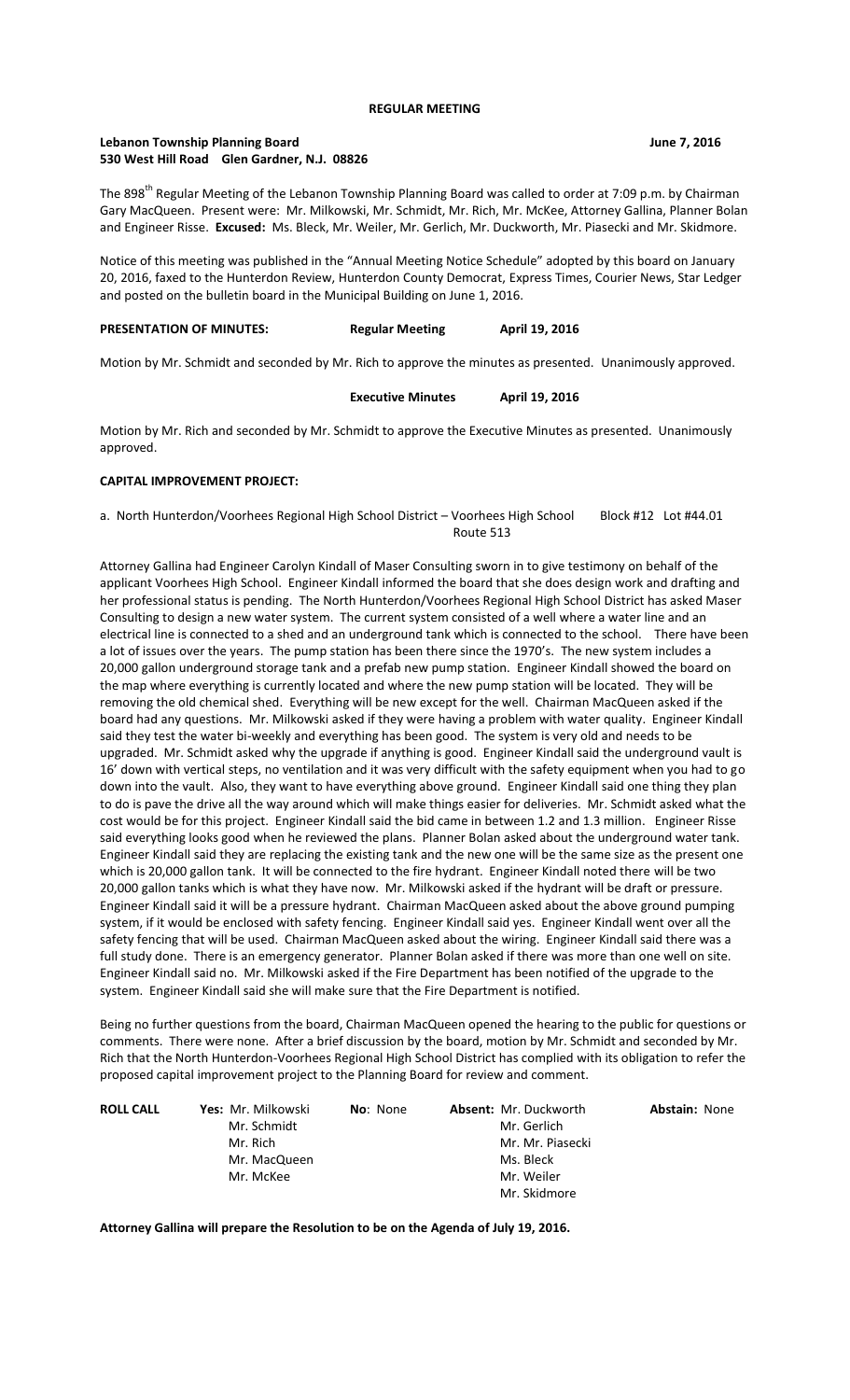### **Lebanon Township Planning Board June 7, 2016 Page 2**

It was noted by Planner Bolan that a Highlands Exemption #6 would be needed regarding any improvements to a school. Planner Bolan said they can apply to the Township or to the Highlands directly.

| Home Occupation | Lund Datacom       | Block #13 Lot #2 |
|-----------------|--------------------|------------------|
| Kenneth Lund    | Programming/Design | Voorhees Road    |

Ms. Glashoff reviewed for the board the application for a Home Occupation in accordance with section 400- 10/11(6)a. After a brief discussion, Ms. Glashoff will inform the Zoning Officer that the Board did not have an issue with the application.

# **ITEMS FOR DISCUSSION:**

# **a. Quarry**

Chairman MacQueen started the discussion off with the prospect of creating an ordinance. Chairman MacQueen stated that the board needs to discuss whether they need to move forward with an ordinance to protect our lands. He would like the board's opinion on what we should do. So far everything that they are doing is within the Boro of Glen Gardner as for moving things around. Planner Bolan asked what the status of the land swap. Chairman MacQueen said what he understands with the land swap, it is still in limbo. There is rumor that the quarry is trying to get more land but that he does not know what the status is at this time. Mr. Rich said he would like to hear what our Planner thinks about all this. Planner Bolan said it will be a lot of work and cost to put an ordinance together and it would also depend on the terms of the land swap which would also dictate the terms of the ordinance. Planner Bolan said the ordinance is going to be necessary also this is not a permitted use. The ordinance would have to show that it would be a principal use or a conditional use. Planner Bolan said with a quarry you have an annual licensing ordinance and there is money posted for restoration and all kinds of things that have to be done. Also, there will be a time when the land will be mined out and you will need a reclamation plan and a restoration plan. Planner Bolan said that in a land swap and whatever the terms of the land swap that all this would be covered and that would be a big piece of ordinance that we might not have to do. Mr. Schmidt said the whole point of the board agreeing to the land swap was that they were going to do a reclamation plan which was a selling point for the township.

Mr. Schmidt asked about getting copies of ordinances from other towns. It was noted that the board had already gotten copies of other township ordinances. Planner Bolan said from all those ordinances we could put together a really good ordinance. Planner Bolan said the restoration plan is a big part of this. Mr. Schmidt said there was discussion about having the Water Authority takeover after the restoration. It could be a holding tank for the Spruce Run. Chairman MacQueen said the Water Authority did not like an expansion of a use that's a quarry. Planner Bolan said the Water Authority was concerned on how it would affect the reservoir and the ground water table. The board continued with the discussion of the quarry. Mr. Milkowski asked has the board been in contact with Glen Gardner Boro if they have any information that they could share with us. Mr. Milkowski rephrased and asked if any information has come to Glen Gardner Planning Board that we've never heard about. Chairman MacQueen no. Chairman MacQueen said that the only thing that the quarry did was to inform Glen Gardner when they were moving things around. Chairman MacQueen said Glen Gardner has done some modifications to their ordinances which he has and will give to Planner Bolan to review. Chairman MacQueen said that all the buildings/ equipment are in the Boro, where the actual quarry work is done is in Lebanon Township.

Chairman MacQueen asked Mr. McKee for his opinion and what we should do if anything at this time. Mr. McKee said his understanding is that the N.J. Land Trust doesn't want any part of it. Maybe we should review some of the ordinances that we have from 2014 and maybe spend a little time reviewing the ordinance and then bring the discussion back to the board. Mr. Rich said we need more information before we spend time and money on creating ordinances, noting that it will be very costly. Mr. Schmidt said he would like to hear from Nancy Lawler since she is here this evening. Ms. Lawler agreed, we have had many discussions regarding the quarry and stated. she has received many phone calls from the NJ Land Trust over the past 6 months asking all kinds of questions. There has been no discussions with NJ Land Trust with the quarry. Ms. Lawler said there have been conversations with some staff members from the quarry and some people in Lebanon Township. The question was asked a couple of months ago why Mayor Laul said he supported the land exchange... Ms. Lawler said when she spoke to the Mayor he informed her that he had received a phone call on his private line from Mike Qaeda and asked the Mayor what would make him happy. Ms. Lawler said that Mr. Qaeda left several messages which she did not return and when she spoke to Mayor Laul, he said that this is a very powerful company that is use to getting their own way. Ms. Lawler stated the quarry is going around telling people that the land swap is on the horizon and informed the board she put a call in today to the NJ Natural Land Trust. Mayor Laul, herself and anyone else that would like to attend we need to have a sit down in order to have better communications. Every time she has attended many meetings at Glen Gardner Boro, it is obvious between the Council and residents that they want the quarry gone. Ms. Lawler said our Planner informed us that the land in question is not a permitted use in the RC zone and just because the Quarry wants the expansion, it doesn't mean that the Township has to agree to it.